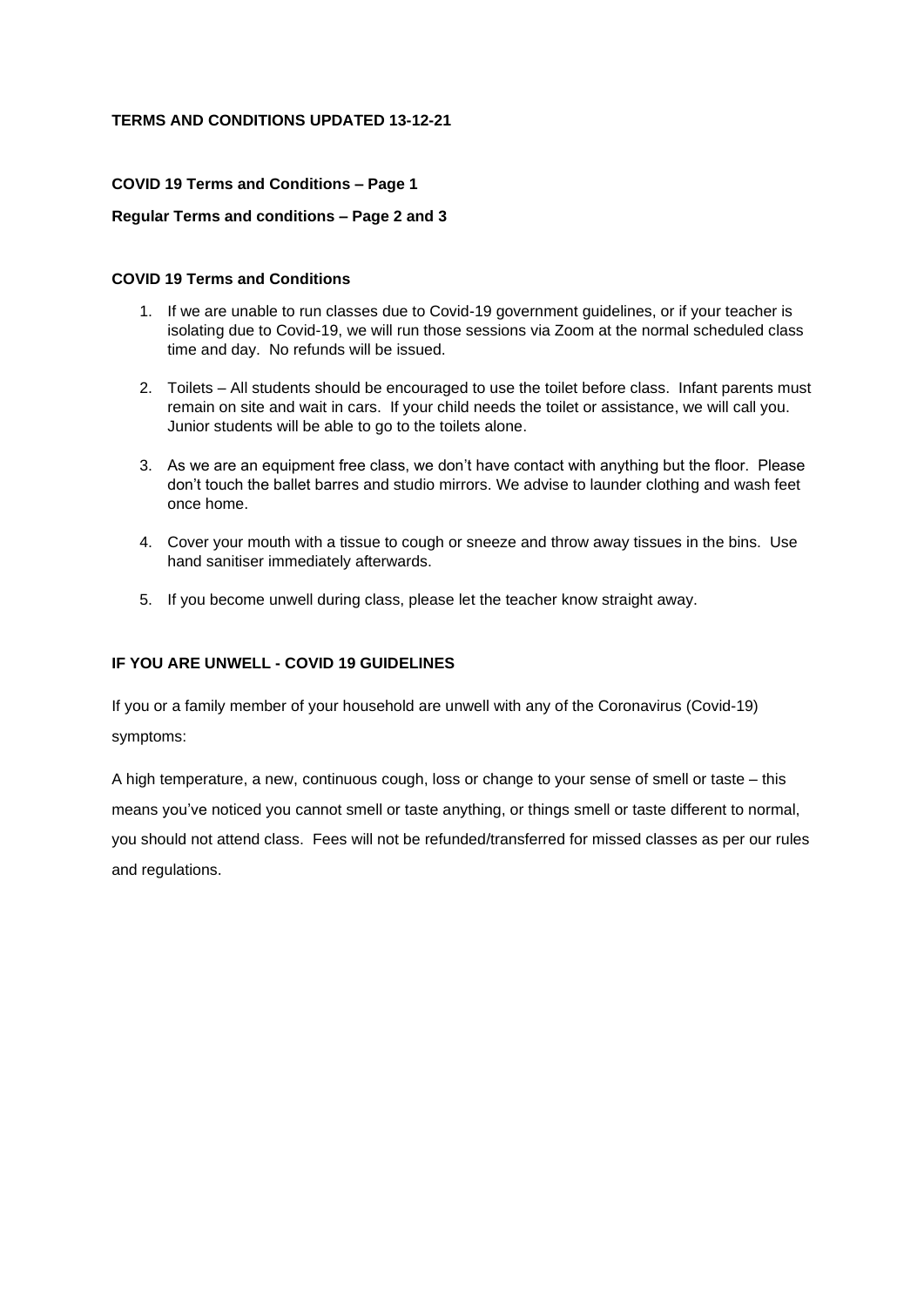#### REGULAR TERMS AND CONDITIONS

1. All places on Bollywood Dreams Dance Academy classes are on a first come first serve basis once full payment has been received.

2. Your place is confirmed on a course when we receive your enrolment form with full payment.

3. It is recommended that you check place availability by calling or emailing us before making payment.

4. We have a strict no refund policy.

5. If you have paid term fees and wish to defer a term, you will be charged a £25 administration fee and your place for the deferred term will be given away. If the course you have deferred to becomes full, you will lose your space and your fee paid minus the £25 will be refunded. If you would like to defer you must let us know in writing at least 2 week before the first class of term has taken place, after this you will not be able to defer and no refunds will be given.

6. Bollywood Dreams Dance Academy reserves the right to alter the times and days of classes. If classes are cancelled / rearranged due to circumstances beyond our control, the lost time will be made up. Alternatively, another teacher may take your class if your normal teacher is not available. Refunds will not be given.

7. In circumstances of heavy snow and adverse weather conditions, we will try our best to make up the lost time. This may not be at your usual time slot. Refunds/credit notes will not be issued as we still need to pay our studios.

8. Fees paid for the term are for 12 hours of tuition. This includes entering/exiting the studio. Classes may at times be doubled up (for example if training for a performance). A two hour class is counted as two sessions.

9. If the class needs to be cancelled due to of lack of attendance and a large amount of students being absent, only persons who would have been present at class will be offered a refund.

10. It is the responsibility of the student/parent/guardian to inform the academy of any change in personal details.

11. Only students who have been registered will be allowed to take part in the classes.

12. No parents/visitors are permitted to sit in classes. All our venues have areas where parents can wait should they wish to do so.

13. Mobile phones must be turned off in class by students and parents/guardians.

14. Any student displaying bad conduct, disturbing the class, and having general misbehaviour will be asked to leave the course and fees will be forfeited.

15. The courses are for recreational and leisure purposes and Bollywood Dreams Dance are under no obligation to find work / performances for students.

16. Bollywood Dreams Dance Academy students are not permitted to join any other Bollywood Dance performance group.

17. Students are not permitted to teach/perform Bollywood Dreams Dance choreography at any other public or private location without prior consent from Bollywood Dreams Dance.

18. All students in the infant, junior and Level 2 progressive classes have a uniform to wear. Level 1 classes can come in any suitable dancewear. Classes will be taught with bare feet. Jeans, short skirts, large earrings, long chains are not permitted to be worn in class.

19. No cameras or video recording equipment are allowed in class.